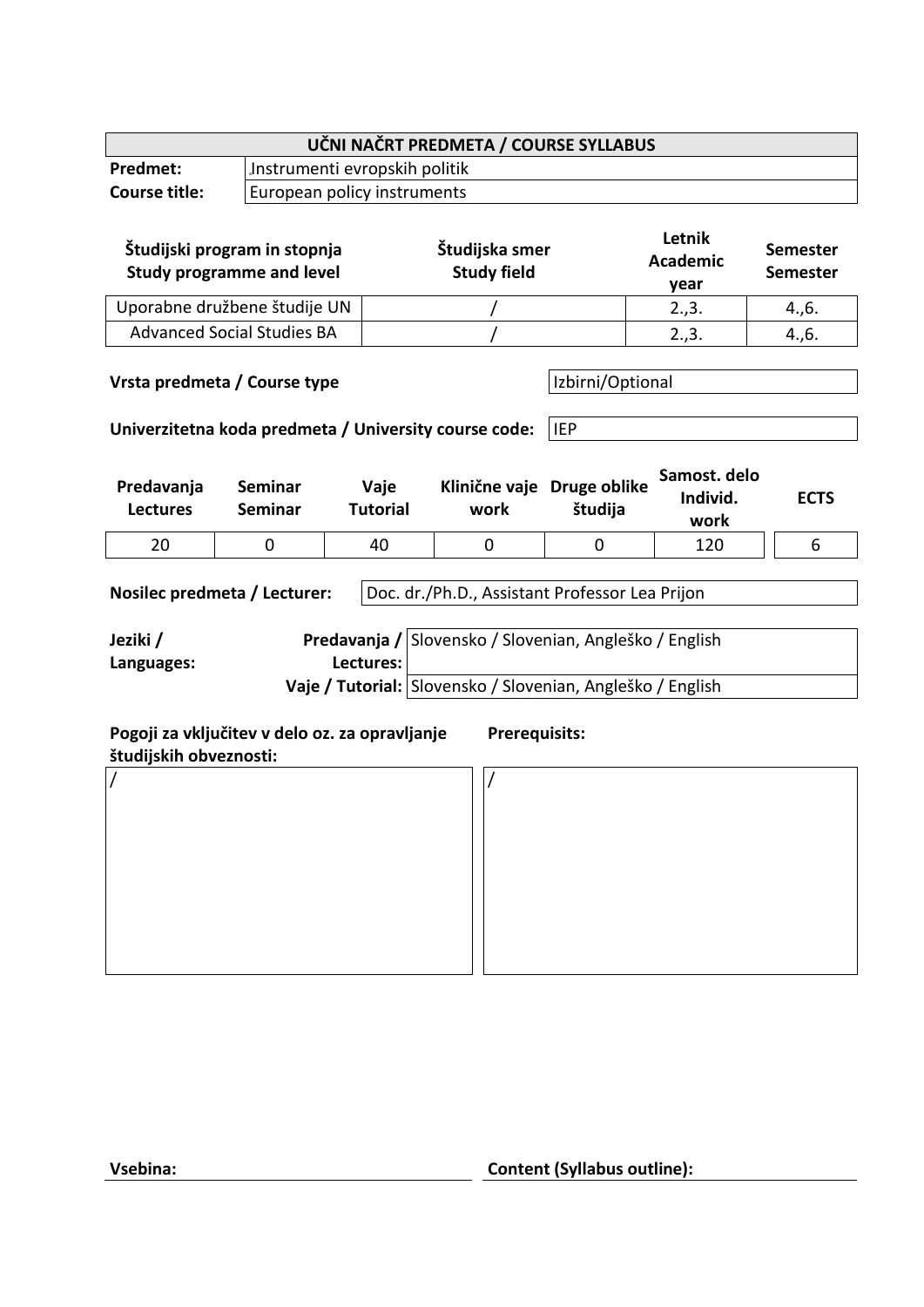Razlike in povezanost institucionalnega sistema EU in javnih politik Razlikovanje med makro-ravnijo zgodovinskih odločitev in mezo-ravnijo javnih politik • Teoretski pristopi k preučevanju skupnih evropskih politik *Sui generis* narava EU policy arene Akterji EU policy procesa Razlike v položaju skupnih evropskih politik od koordinacije nacionalnih politik do nadnacionalnih oziroma skupnih EU politik Ponazoritev EU policy procesa na konkretnih politikah; institucionalno ravnotežje Študije primerov 4 sektorskih politik Differences and coherence of the EU' s institutional and public policies Distinguishing the macro-level of historical decisions and the meso-level of public policies • Theoretical approaches to the study of common European policies The *sui generis* nature of the EU policy arena Actors of the EU policy process Differences in the position of the common European policies from coordinations of national policies to supranational and common EU policies • The illustration of EU policy process on specific policies; the institutional balance Case studies of four sectoral policies

### **Temeljni literatura in viri / Readings:** Cini, Michelle, ur. (2003): European Union Politics. Oxford University Press.

- Wallace, Helen, William Wallace in Mark A. Pollack (2005): Policy-Making in the European Union. Fifth Edition. Oxford, New York: Oxford University Press.
- Hayward, Jack, Menon, Anand (ur.) (2003): Governing Europe, Oxford University Press, Oxford.
- Peterson, John, Bomberg, Elizabeth (1999): Decision-making in the European Union, Macmillan Press, Houndmills, New York.
- Richardson, Jeremy (ur.) (2001): European Union power and policy making, second edition, Routledge, London and New York.

Učna enota prispeva h razvoju naslednjih splošnih in predmetno specifičnih kompetenc:

- poznavanje in razumevanje družbenih procesov ter sposobnost za njihovo analizo, sintezo in predvidevanje rešitev in njihovih posledic;
- razvoj kritične in samokritične presoje;
- sposobnost fleksibilne uporabe znanja v praksi;
- zmožnost za prepoznavanje in izkoriščanje priložnosti, ki se ponujajo v delovnem in družbenem okolju (ki se izkazujejo kot podjetniški duh in aktivno državljanstvo);
- sposobnost povezovanja koherentno obvladanega temeljnega znanja, pridobljenega pri obveznih predmetih, ter njegova uporaba v praksi;

# **Cilji in kompetence: Objectives and competences:**

The learning unit contributes to the development of generic and specific competences:

- knowledge and understanding of social processes and the ability for their analysis, synthesis, foreseeing solutions and their consequences;
- development of critical and self-critical judgement;
- ability to recognise and exploit opportunities provided in the working and social environment and manifest themselves as entrepreneurial spirit and active citizenship;
- the ability to connect coherently collected knowledge attained from the mandatory courses and its application in practice;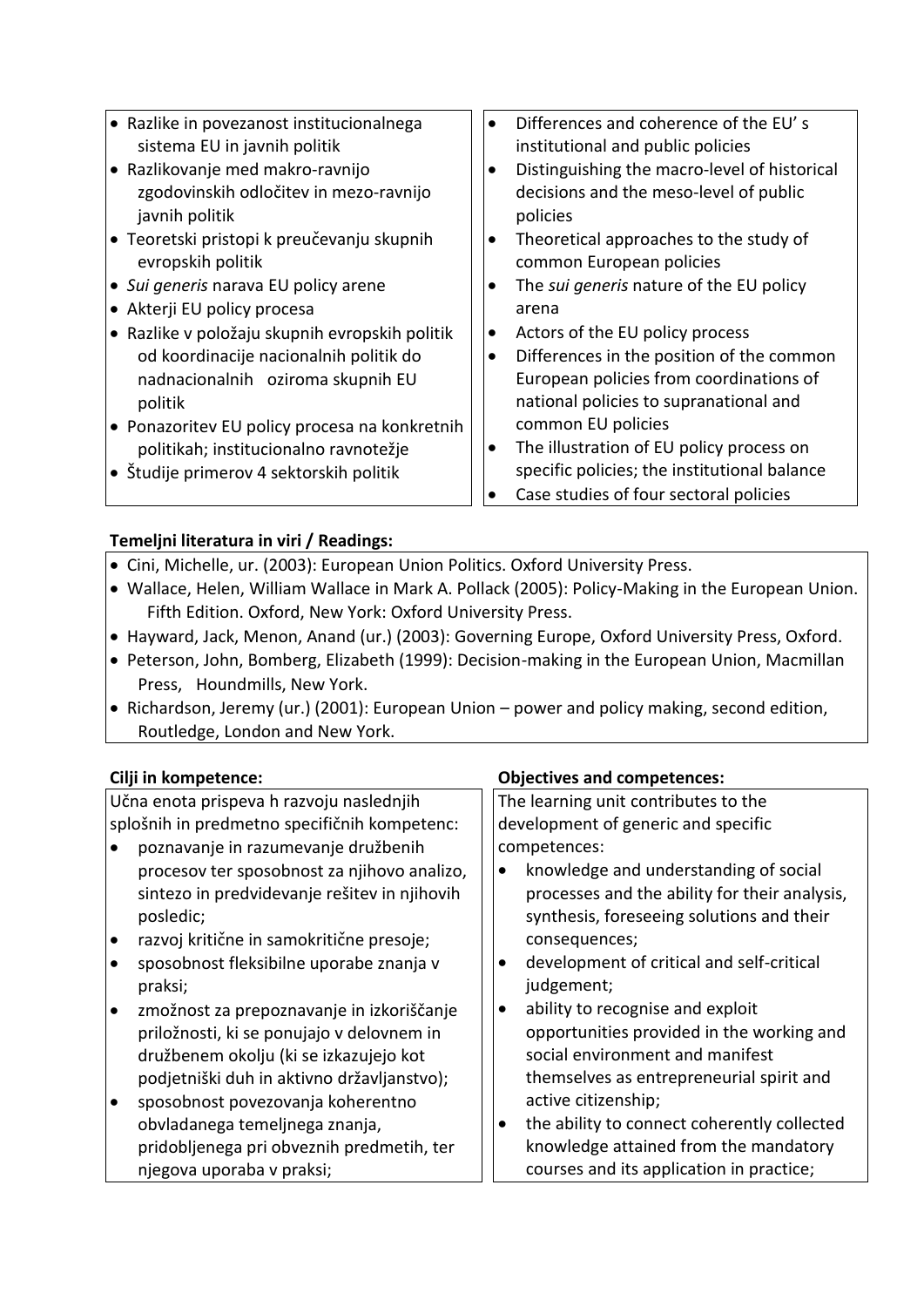| sposobnost pridobivanja, selekcije,       | $\bullet$ | the ability to collect, select, evaluate and   |
|-------------------------------------------|-----------|------------------------------------------------|
| ocenjevanja in umeščanja novih informacij |           | include new information and the ability to     |
| in zmožnost interpretacije v kontekstu    |           | interpret it in the context of social science; |
| družboslovja;                             |           | communication with the experts from            |
| komuniciranje s strokovnjaki iz različnih |           | various fields of economic and social life as  |
| področij gospodarskega in družbenega      |           | well as with various interest groups;          |
| življenja ter z različnimi interesnimi    |           | understanding of the relations between         |
| skupinami;                                |           | individuals, organisations and social          |
| razumevanje odnosov med posamezniki,      |           | environment, the ability of complex systems    |
| organizacijami in družbenim okoljem,      |           | thinking and action;                           |
| zmožnost za kompleksno sistemsko gledanje | $\bullet$ | planning and controlling changes while         |
| in delovanje;                             |           | forming a holistic evaluation of the situation |
| načrtovanje in obvladovanje sprememb ob   |           | in the organisation or social environment      |
| oblikovanju celovite ocene stanja v       |           | while considering a variety of factors.        |
| organizaciji ali družbenem okolju z       |           |                                                |
| upoštevanjem različnih dejavnikov.        |           |                                                |

## **Predvideni študijski rezultati: Intended learning outcomes:**

| Znanje in razumevanje:                      | Knowledge and understanding of:                |  |  |
|---------------------------------------------|------------------------------------------------|--|--|
| v povezavi z drugimi predmeti funkcijo in   | in relation to other objects, the function and |  |  |
| policy proces skupnih evropskih politik;    | policy process of common European              |  |  |
| razmerje med "makro" odločitvami -          | policies;                                      |  |  |
| integracijski proces in "mezo" ravnijo      | the ratio between the "macro" decisions -      |  |  |
| skupnih evropskih politik                   | the integration process and the "meso" level   |  |  |
| vloge posameznih institucij in odnose med   | of common European policies                    |  |  |
| njimi (institucionalno ravnotežje) pri      | the role of individual institutions and        |  |  |
| posameznem tipu skupnih evropskih politik;  | relationship between them (institutional       |  |  |
| s pomočjo študije primerov značilnosti      | balance) for each type of common European      |  |  |
| posameznih politik, z različnim             | policies;                                      |  |  |
| institucionalnim ravnotežjem;               | through case studies, the characteristics of   |  |  |
| koncept mnogonivojskega upravljanja kot     | individual policies, with different            |  |  |
| pomembnega koncepta na področju skupnih     | institutional balances;                        |  |  |
| politik in razumevanje omejitve uporabnosti | a multi-level concept of governance as a       |  |  |
| koncepta;                                   | crucial concept of global policy and           |  |  |
| pomen koncepta "evropeizacije", različna    | understanding the limits of applicability of   |  |  |
| razumevanja koncepta in njegove omejitve.   | the concept;                                   |  |  |
|                                             | the importance of the concept of<br>$\bullet$  |  |  |
|                                             | "Europeanization", different understandings    |  |  |
|                                             | of the concept and its limitations.            |  |  |